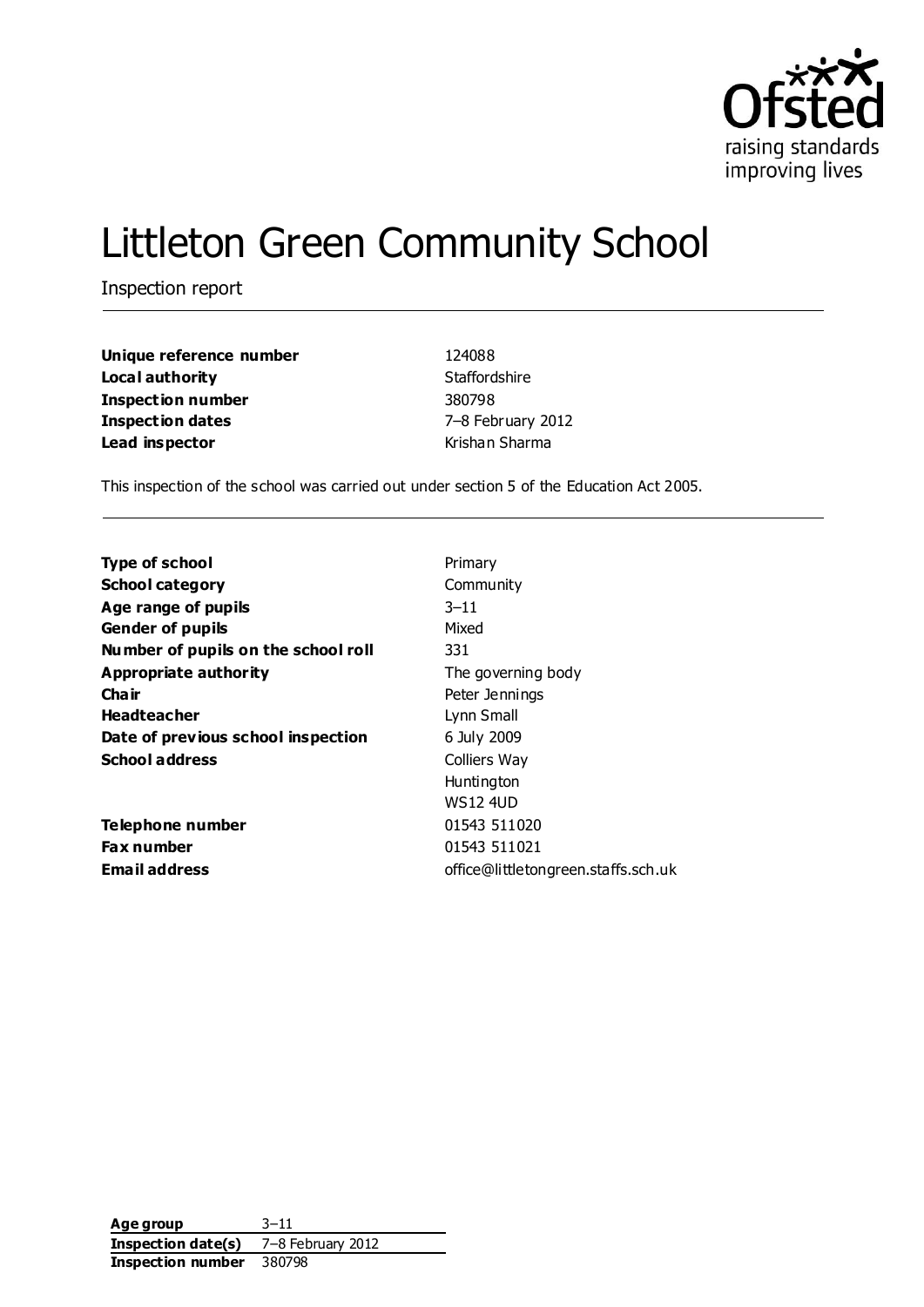

You can use Parent View to give Ofsted your opinion on your child's school. Ofsted will use the information parents and carers provide when deciding which schools to inspect and when.

You can also use Parent View to find out what other parents and carers think about schools in England. You can visit [www.parentview.ofsted.gov.uk,](http://www.parentview.ofsted.gov.uk/) or look for the link on the main Ofsted website: [www.ofsted.gov.uk](http://www.ofsted.gov.uk/)

The Office for Standards in Education, Children's Services and Skills (Ofsted) regulates and inspects to achieve excellence in the care of children and young people, and in education and skills for learners of all ages. It regulates and inspects childcare and children's social care, and inspects the Children and Family Court Advisory Support Service (Cafcass), schools, colleges, initial teacher training, work-based learning and skills training, adult and community learning, and education and training in prisons and other secure establishments. It assesses council children's services, and inspects services for looked after children, safeguarding and child protection.

Further copies of this report are obtainable from the school. Under the Education Act 2005, the school must provide a copy of this report free of charge to certain categories of people. A charge not exceeding the full cost of reproduction may be made for any other copies supplied.

If you would like a copy of this document in a different format, such as large print or Braille, please telephone 0300 123 4234, or email enquiries@ofsted.gov.uk.

You may copy all or parts of this document for non-commercial educational purposes, as long as you give details of the source and date of publication and do not alter the information in any way.

To receive regular email alerts about new publications, including survey reports and school inspection reports, please visit our website and go to 'Subscribe'.

Piccadilly Gate Store St **Manchester** M1 2WD

T: 0300 123 4234 Textphone: 0161 618 8524 E: enquiries@ofsted.gov.uk W: www.ofsted.gov.uk



© Crown copyright 2012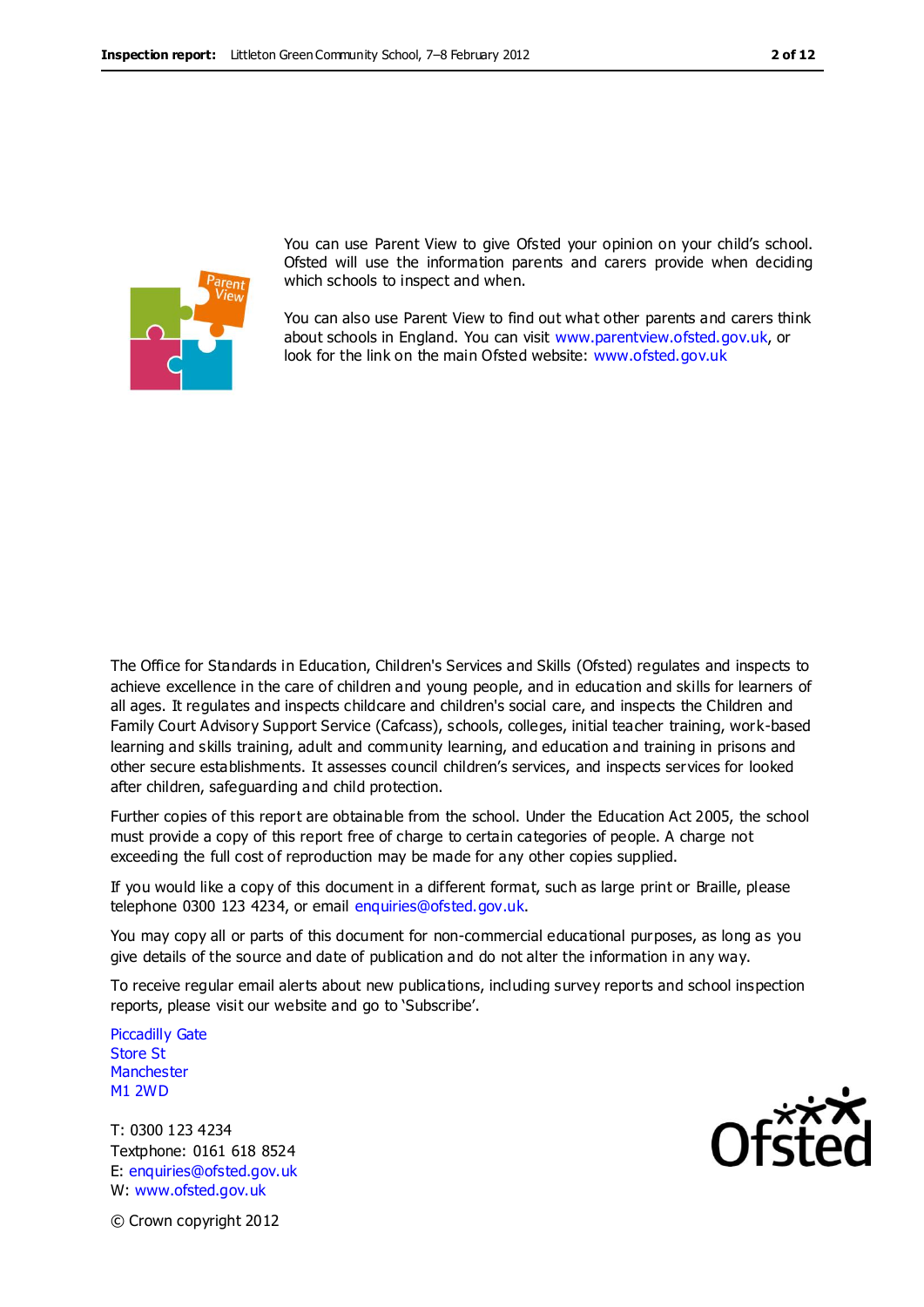# **Introduction**

| Inspection team      |                      |
|----------------------|----------------------|
| Krishan Sharma       | Additional inspector |
| Paul Delbridge-Smith | Additional inspector |
| Sue Rath             | Additional inspector |

This inspection was carried out with two days' notice. The inspectors visited 21 lessons or part of lessons taught by 13 teachers. They heard two groups of Year 1 and Year 2 pupils read. Meetings were held with the Chair and Vice-Chair of the Governing Body, senior and middle leaders and groups of pupils. Inspectors took account of the responses to the on-line questionnaire (Parent View) in planning the inspection, observed the school's work, and looked at a wide range of documentation including safeguarding records, the school development plan, a summary of selfevaluation, pupils' written work and the tracking of their progress. Inspectors analysed 67 questionnaires returned by parents and carers, as well as those completed by pupils and staff.

# **Information about the school**

Littleton Green Community is larger than the average primary school. Almost all pupils come from White British backgrounds. Very few come from minority ethnic groups and almost all of them speak English as their first language. The proportion of pupils known to be eligible for free school meals is well above average. The percentage of disabled pupils and those who have special needs is well above average, but it is close to average for those with a statement of special educational needs. The school holds Healthy School Status, Activemark in recognition of its promotion of sport and is a Dyslexia Friendly School. The governing body runs a wrap-around provision for 3-4 year-olds.

The school has not met the current floor standard, which is the government's minimum expectation for attainment and progress.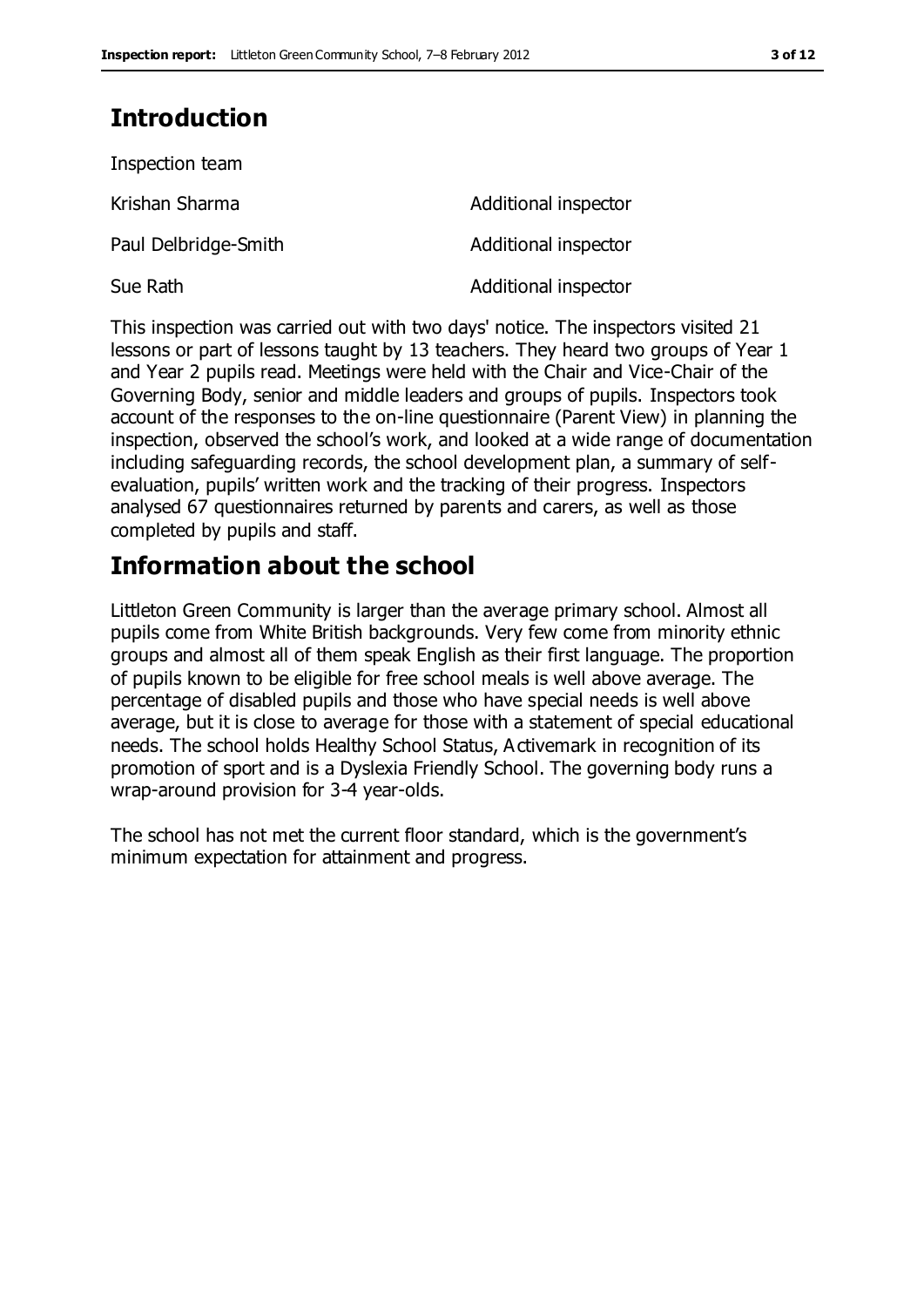# **Inspection judgements**

| <b>Overall effectiveness</b>     |  |
|----------------------------------|--|
|                                  |  |
| <b>Achievement of pupils</b>     |  |
| <b>Quality of teaching</b>       |  |
| Behaviour and safety of pupils   |  |
| <b>Leadership and management</b> |  |

### **Key findings**

In accordance with section 13 (3) of the Education Act 2005, Her Majesty's Chief Inspector is of the opinion that this school requires special measures because it is failing to give its pupils an acceptable standard of education and the persons responsible for leading, managing or governing the school are not demonstrating the capacity to secure the necessary improvement.

- The overall effectiveness of Littleton Green School has declined since its previous inspection, when it was judged to be satisfactory. Insufficient progress has been made in tackling the key areas identified for improvement. Senior and other leaders and the governing body have a more favourable, but inaccurate view of the school's overall performance because of the lack of rigour and accuracy in the school's self-evaluation. Consequently, the school does not demonstrate the capacity for further improvement.
- Children make a good start in the Early Years Foundation Stage so that they begin Year 1 having attained levels that are broadly in line with expectations for their age. Although there are signs of modest improvement, particularly in Key Stage 1, pupils' progress in English and mathematics remains insecure as they move up the school. As a result, attainment at the end of Key Stage 2 has remained consistently low and represents inadequate achievement given pupils' starting points.
- Teaching is inadequate overall because of insecure subject knowledge in the teaching of mathematics, insufficient challenge in a minority of lessons which does not extend pupils' prior learning and some unnecessary repetition of what pupils already know.
- **Pupils behave acceptably in lessons, but around the school there are occasions** where they lack self-discipline and mutual respect. Both parents and carers and pupils have justified concerns about behaviour. A small minority of pupils say that they do not feel safe at school. Attendance is improving and is now slightly above average due to the school's persistent actions.
- Leaders and managers have not been able to secure improvement in the quality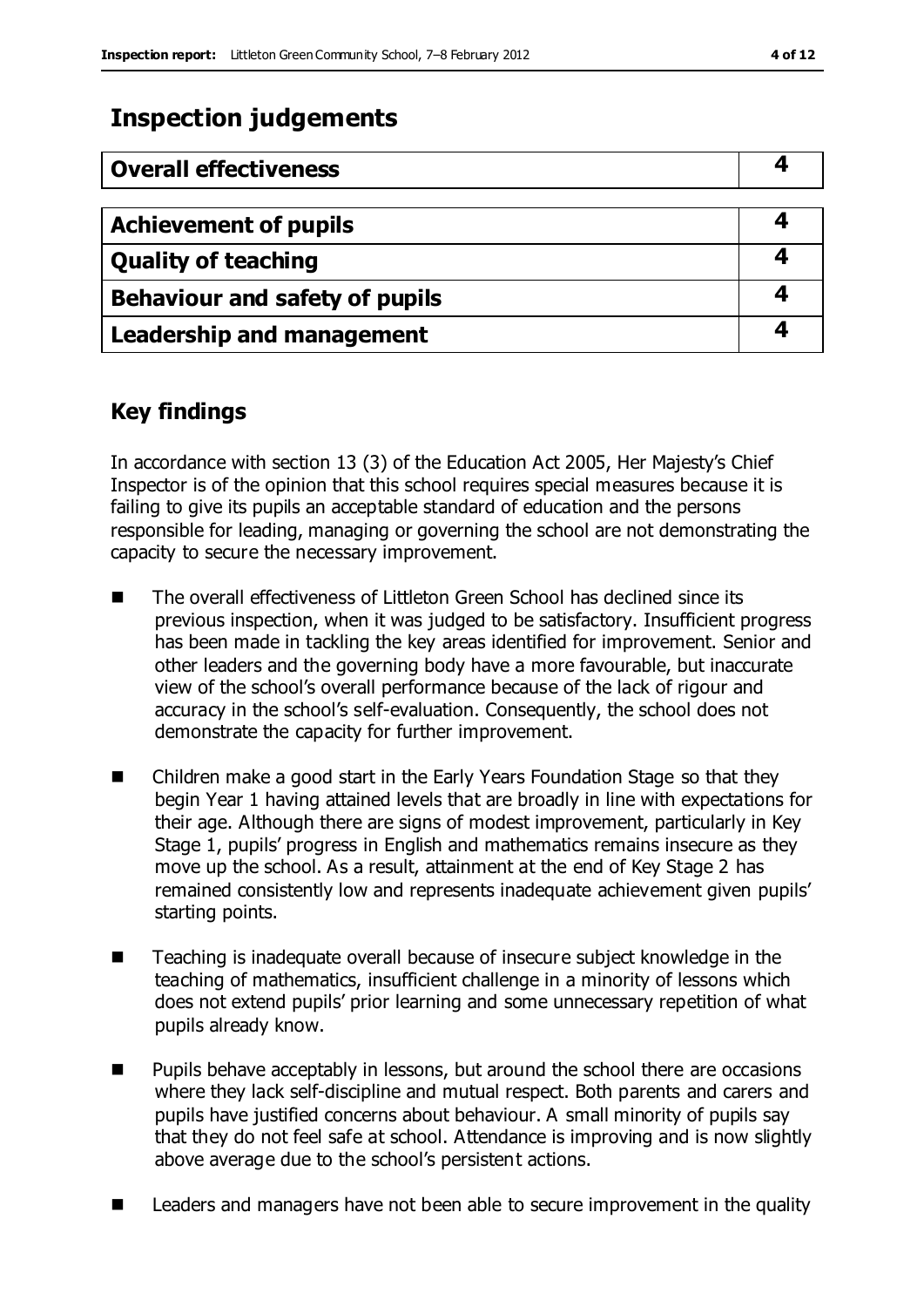of teaching and achievement. New middle leaders are keen to make an impact, but their monitoring and evaluation skills are underdeveloped.

#### **What does the school need to do to improve further?**

- Accelerate pupils' progress and their attainment in English and mathematics by:
	- improving their oral skills in explaining what they are learning in lessons and how well they think they have done
	- increasing the application of calculation skills in all their mathematical work and in other subjects
	- reinforcing their comprehension skills in reading fiction and non-fiction texts.
- Raise the quality of teaching so that a it is good or better by January 2013 by:
	- strengthening teachers' subject knowledge in mathematics
	- extending pupils' prior knowledge and skills through challenging tasks that match the needs of all pupils and help accelerate their progress over time
	- eliminating unnecessary repetition of what pupils already know and can do
	- improving the deployment of teaching assistants so that they make a  $\equiv$ more effective contribution to pupils' learning and progress.
- **IMPROVE PUPILS' behaviour around the school by:** 
	- promoting respect for each other, all adults and the environment
	- teaching pupils how to make a positive contribution to the school's  $\equiv$ management of behaviour
	- reviewing the effectiveness of current strategies for managing pupils' behaviour.
- Bring rigour and accuracy to the school's self-evaluation by:
	- focusing on evaluating the impact of teaching on pupils' learning and progress during lesson observations and in the scrutiny of their written work
	- sharpening the monitoring and evaluation skills of leaders at all levels.

## **Main report**

#### **Achievement of pupils**

Children enter Nursery with skills and knowledge that are usually below those expected for their age. From these starting points, they make good progress in the Early Years Foundation Stage and currently leave Reception with broadly average attainment. From then on, pupils make inadequate progress as they move up through the school and they leave the school with low attainment in English and mathematics. Their progress remains consistently below that of all pupils nationally, although it is weaker in mathematics than in English. This means pupils are insufficiently equipped for the next stage of their education. Many parents and carers feel that their children make good progress at school. The inspection evidence does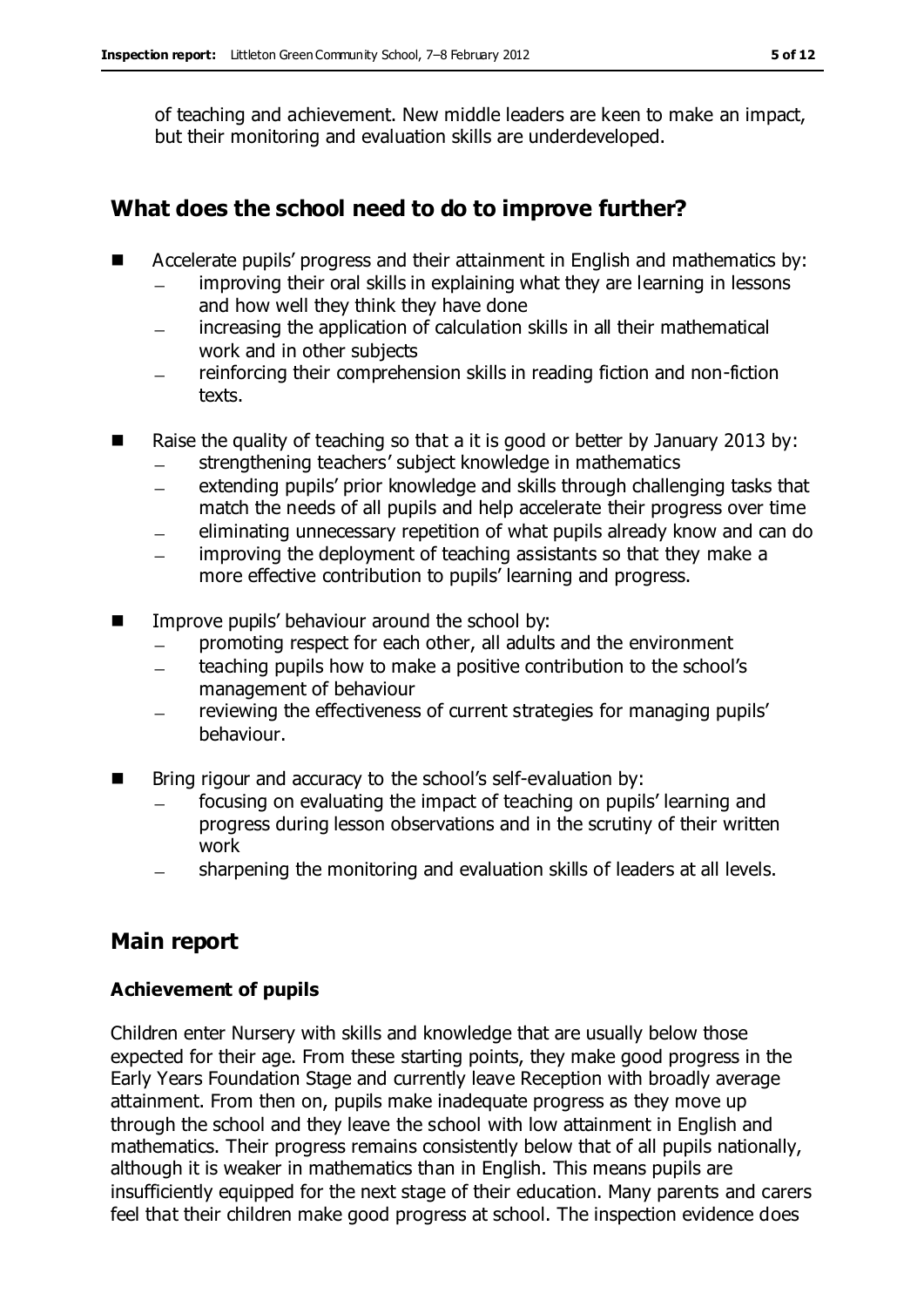not corroborate this view.

Pupils' learning and progress in lessons show that some improvement is beginning to take place, but it is at a pace that is insufficient to narrow the gap between pupils' current attainment and that of pupils of their age nationally. In lessons, teachers guide pupils on how to plan and structure their writing. As a result, their writing skills are improving, although standards remain significantly below average. The regular teaching of phonics (linking letters and sounds) is beginning to have an impact on pupils' reading skills, particularly in the Early Years Foundation Stage and Key Stage 1 and reading is improving. The guided reading sessions are promoting pupils' comprehension skills across the school but they are not yet secure and standards in reading remain significantly below the national average at the end of Key Stages 1 and 2. In mathematics, pupils' learning and progress remain insecure because the teaching of mathematics is fragile. Opportunities for pupils to apply their mathematical and calculation skills are increasing but are not as strong a feature in pupils' learning as they need to be.

Disabled pupils and those who have special educational needs receive additional support through a range of interventions, including booster sessions and one-to-one support. The close attention being paid to meeting their needs contributes to their steady progress. Like other groups in the school, including pupils known to be eligible for free school meals, in the main, they are not making the expected levels of progress. The school has consciously focused on improving the achievement of pupils of average capabilities, which form a majority in most cohorts in the school, but many of them continue to make insufficient progress, given their starting points. However, the vast majority of more-able pupils make the progress expected of them relative to their starting points.

#### **Quality of teaching**

Too much teaching is satisfactory and it is not good enough to accelerate pupils' progress and narrow the gap between their attainment and that of pupils of their age nationally. The planned curriculum has little impact in moving pupils' learning on. Few good lessons were seen in Key Stages 1 and 2 during the inspection and the absence of good teaching is at the heart of pupils' inadequate progress and their persistently low attainment over time. While parents and carers as well as pupils feel satisfied with the quality of teaching at school, the inspectors did not find evidence to support these views and judged the overall quality of teaching to be inadequate.

However, some good teaching was seen in the Early Years Foundation Stage. Adults in the Nursery use all opportunities to extend children's learning, for example, in one session they encouraged them to count fruit for their picnic and to match it with numbers on cards. Children were pleased with their success in counting.

In the inadequate lessons, teachers plan insufficiently challenging tasks and so do not advance pupils' learning from what they already know and can do. There is often unnecessary consolidation of previous knowledge and skills and pupils' engagement wavers. As a result, pupils make limited progress. Often, in these lessons, there are limited opportunities for pupils to discuss and to explain what they have been learning, and how well they have done. This hampers their learning and progress in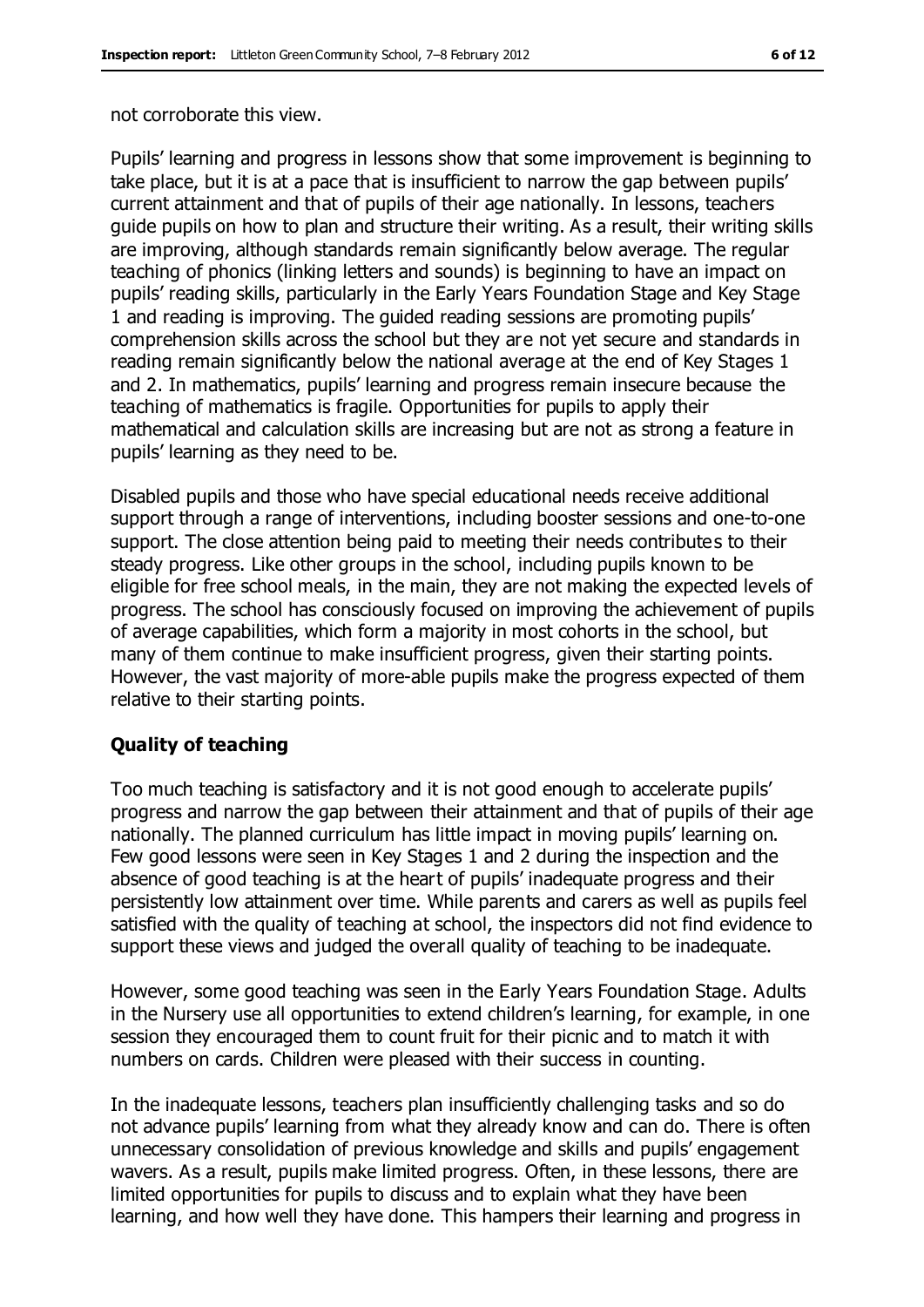speaking, listening and presentational skills. In some lessons, the teaching assistants are not sufficiently active in promoting pupils' learning and progress.

In the satisfactory lessons, teachers remain focused on enabling pupils to make at least satisfactory progress towards the goals set for them. Their comments on pupils' performance in lessons are precise and clearly communicate what they have achieved and what they have not. Teaching makes an inconsistent contribution to pupils' spiritual, moral, social and cultural development. In all lessons, teachers plan opportunities for pupils to work on their own and with others which promote pupils' social skills and contributes to their acceptable behaviour in lessons. However, this does not always have sufficient impact on pupils' behaviour outside the classroom. The inclusion of diverse languages such as Urdu, German and Spanish in the school's enrichment curriculum introduces pupils to other global communities. Pupils respond well to the regular specialist provision for sports and music, which encourages wide participation.

#### **Behaviour and safety of pupils**

Behaviour and safety are inadequate. Pupils and their parents and carers expressed concerns about typical behaviour at the school in their responses to the inspection questionnaires. Pupils repeated some of these anxieties during their discussion with inspectors. The inspection confirmed their concerns were well-founded, particularly about pupils' behaviour around the school. Pupils have not been taught how to help improve the behaviour of everyone. Instances of a lack of mutual respect or respect for adults were evident. This disrespectful climate results in some pupils feeling uncomfortable and unsafe at school, although most parents and carers who responded to the questionnaire feel that their children are safe. In the recent past, there have been high levels of exclusions, which are currently at a much lower level, due to the school's adherence to its behaviour management strategies. Prejudicebased bullying of any kind is rare and is dealt with well when it occurs. The school ensures that pupils whose circumstances may make them vulnerable are given a secure environment for learning and new arrivals to the school are made welcome. Attendance is continuing to improve due to the school's active and persistent actions. As a result, currently and for the first time in many years, the rate of attendance is slightly above average.

Inspectors found pupils' behaviour in lessons to be acceptable and the environment for learning was mostly free of disruption. Even so, there are instances when pupils display a lack of engagement with their learning. On occasions this happens when the quality of teaching and the curriculum fail to maintain their interest. However, pupils are emphatic that behaviour in lessons is not always good and that sometimes learning is disrupted. Pupils were eager to explain to the inspectors that some pupils had learnt to 'play the game' with the school's current behaviour management strategies. For example, the award of three yellow cards and one red card as a sanction for unacceptable behaviour gave them access to the inclusion facility in the school, which they described as a 'fun place' to be in, and that this arrangement was seen as a reward.

#### **Leadership and management**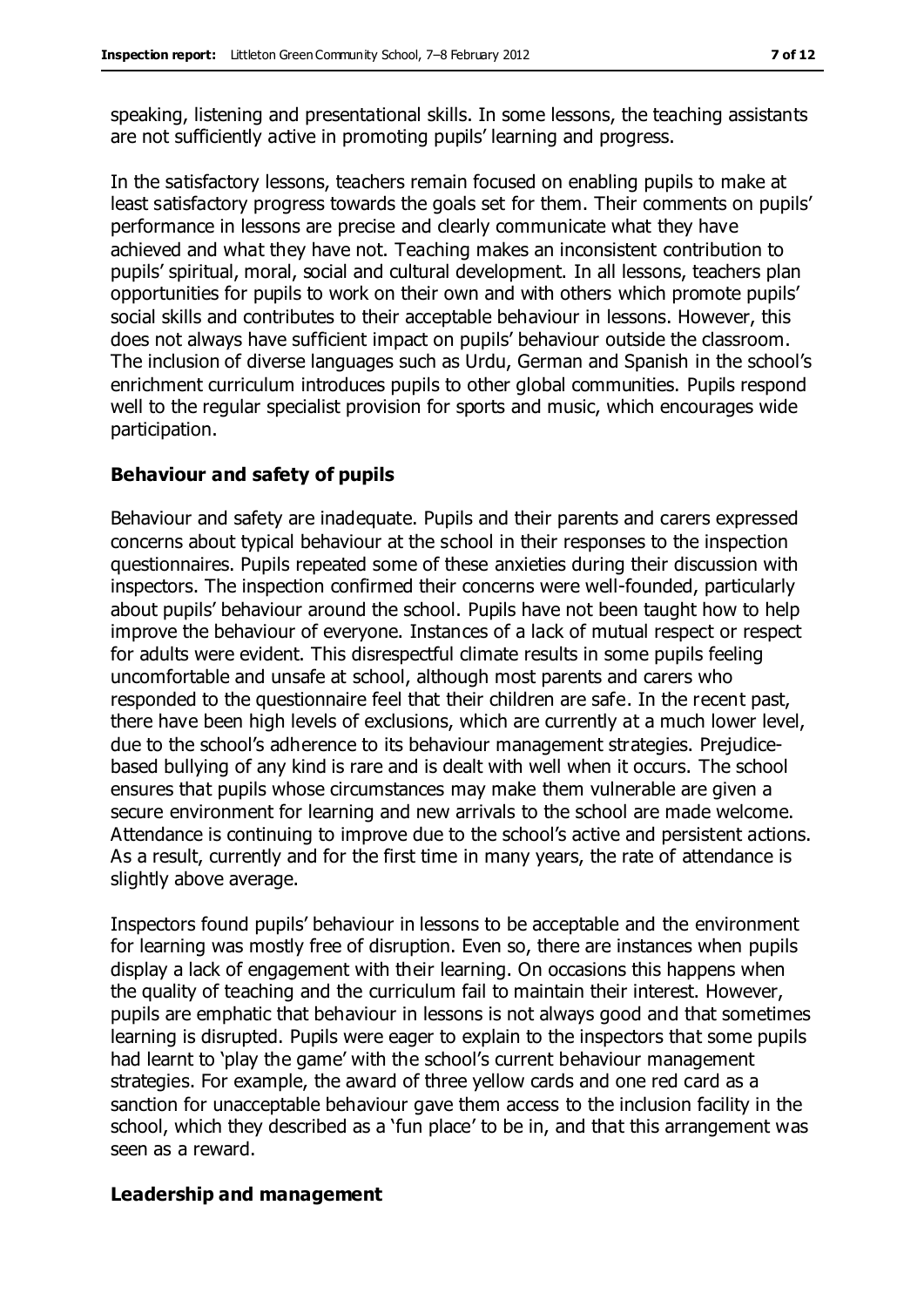Leadership and management are inadequate. Leaders and managers at all levels, including the governing body, intend to improve standards of pupils' attainment and

their personal development. These good intentions are reflected in the priorities the school has set for itself. However, so far, they have not been realised. The benchmarks used to evaluate the success of school development priorities are not always clear or measurable. Similarly, the monitoring and evaluation of teaching and scrutiny of pupils' written work are insufficiently focused on pupils' learning and progress and are, therefore, not robust enough. This means the school has an inaccurate view of its effectiveness, particularly of teaching and pupils' behaviour. Consequently, the school has lacked and still lacks capacity for securing and sustaining improvement.

The governing body has not held the school to account for its inadequate performance over time. However, recently it has become more active in asking questions of, and seeking answers from, senior and middle leaders. New middle leaders in literacy, numeracy and the Early Years Foundation Stage, and the special educational needs coordinator are ready for the challenge, although they have varying levels of expertise in their monitoring and evaluation roles.

The school's curriculum does not meet the needs of all pupils. It also does not provide a secure grounding for pupils' acquisition of skills in reading, writing, communication and mathematics. In lessons, there are some opportunities for pupils to learn to work in groups, including the small number of pupils from minority ethnic heritages. The school has taken active steps to make pupils aware of the cultural diversity around them. For example, teachers who visited India have followed up their visits through project work with pupils. The use of imagination and creativity is encouraged through art and music. Overall, however, the school's promotion of pupils' spiritual, moral, social and cultural development has a limited impact on their personal development and the quality of relationships within the school.

Safeguarding arrangements meet requirements. Systems to ensure equal opportunities involve the regular collection and analysis of data to monitor the progress of different groups. As many pupils with average ability continue to underachieve, the school has not yet been able to promote equal opportunities adequately for all groups of pupils. The wrap-around provision provides a safe and secure learning environment where children's skills in all areas of their learning are further consolidated.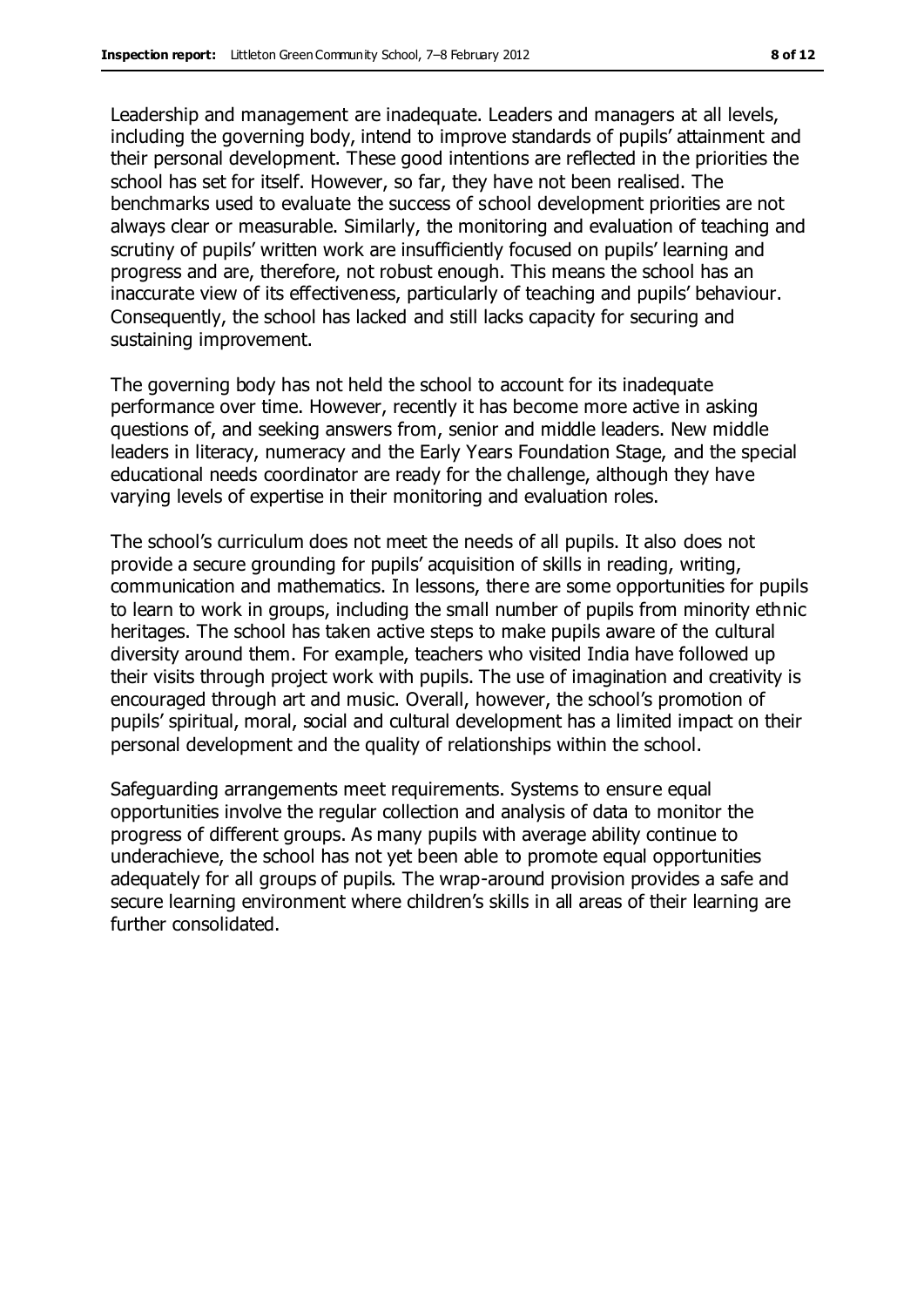# **Glossary**

#### **What inspection judgements mean**

| <b>Grade</b> | <b>Judgement</b> | <b>Description</b>                                                                                                                                                                                                               |
|--------------|------------------|----------------------------------------------------------------------------------------------------------------------------------------------------------------------------------------------------------------------------------|
| Grade 1      | Outstanding      | These features are highly effective. An outstanding<br>school provides exceptionally well for all its pupils' needs.                                                                                                             |
| Grade 2      | Good             | These are very positive features of a school. A school<br>that is good is serving its pupils well.                                                                                                                               |
| Grade 3      | Satisfactory     | These features are of reasonable quality. A satisfactory<br>school is providing adequately for its pupils.                                                                                                                       |
| Grade 4      | Inadequate       | These features are not of an acceptable standard. An<br>inadequate school needs to make significant<br>improvement in order to meet the needs of its pupils.<br>Ofsted inspectors will make further visits until it<br>improves. |

#### **Overall effectiveness of schools**

|                         | Overall effectiveness judgement (percentage of schools) |      |                     |                   |
|-------------------------|---------------------------------------------------------|------|---------------------|-------------------|
| <b>Type of school</b>   | <b>Outstanding</b>                                      | Good | <b>Satisfactory</b> | <b>Inadequate</b> |
| Nursery schools         | 46                                                      | 46   |                     |                   |
| Primary schools         |                                                         | 47   | 40                  |                   |
| Secondary<br>schools    | 14                                                      | 38   | 40                  |                   |
| Special schools         | 28                                                      | 48   | 20                  |                   |
| Pupil referral<br>units | 15                                                      | 50   | 29                  |                   |
| All schools             |                                                         | 46   | 38                  |                   |

New school inspection arrangements have been introduced fro m 1 January 2012. This means that inspectors make judgements that were not made previously.

The data in the table above are for the period 1 September 2010 to 31 August 2011 and represent judgements that were made under the school inspection arrangements that were introduced on 1 September 2009. These data are consistent with the latest published official statistics about maintained school inspection outcomes (see [www.ofsted.gov.uk\)](http://www.ofsted.gov.uk/).

The sample of schools inspected during 2010/11 was not representative of all schools nationally, as weaker schools are inspected more frequently than good or outstanding schools.

Primary schools include primary academy converters. Secondary schools include secondary academy converters, sponsor-led academies and city technology colleges. Special schools include special academy converters and non-maintained special schools.

Percentages are rounded and do not always add exactly to 100.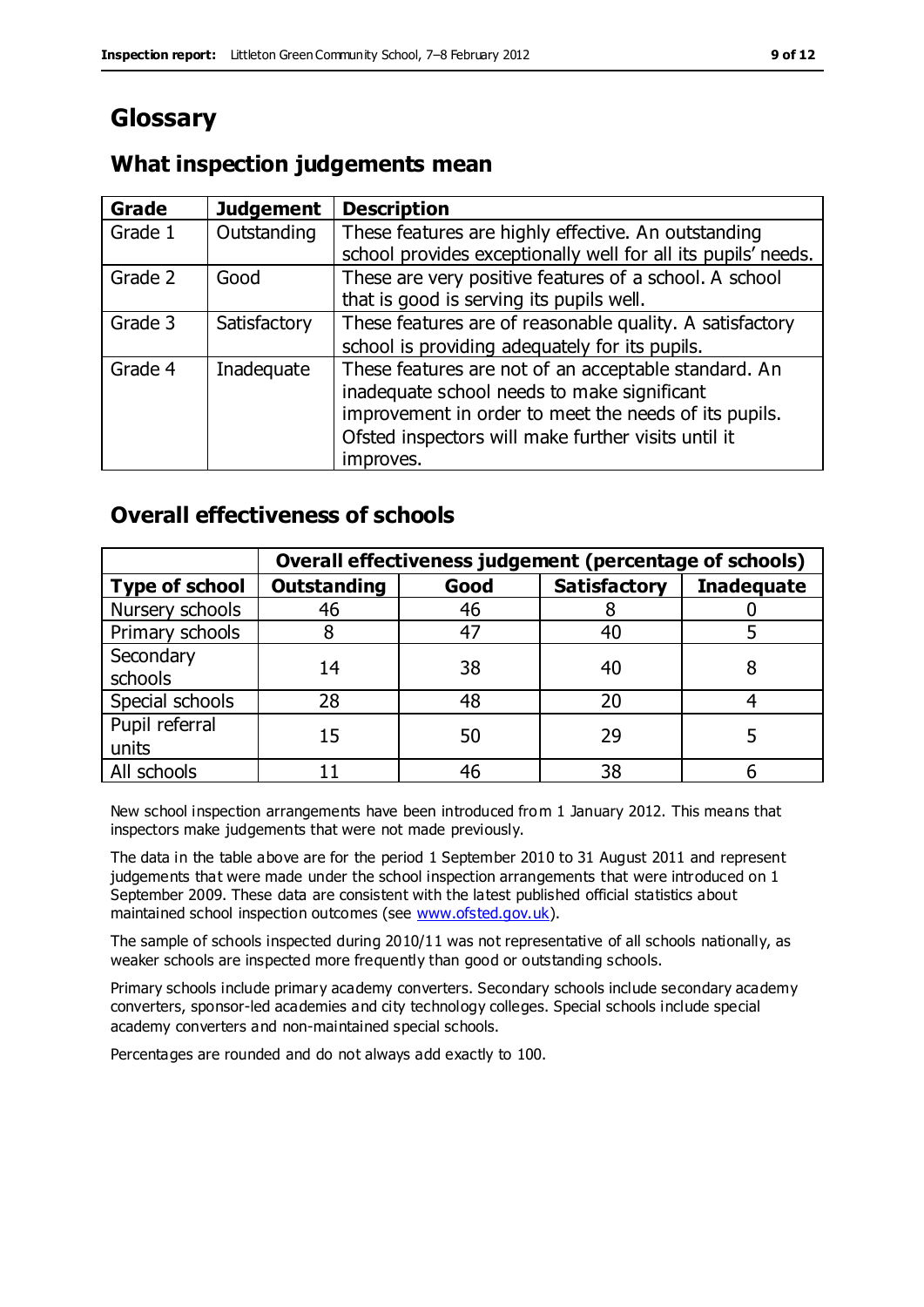# **Common terminology used by inspectors**

| Achievement:                  | the progress and success of a pupil in their<br>learning and development taking account of their<br>attainment.                                                                                                        |
|-------------------------------|------------------------------------------------------------------------------------------------------------------------------------------------------------------------------------------------------------------------|
| Attainment:                   | the standard of the pupils' work shown by test and<br>examination results and in lessons.                                                                                                                              |
| Attendance:                   | the regular attendance of pupils at school and in<br>lessons, taking into account the school's efforts to<br>encourage good attendance.                                                                                |
| Behaviour:                    | how well pupils behave in lessons, with emphasis<br>on their attitude to learning. Pupils' punctuality to<br>lessons and their conduct around the school.                                                              |
| Capacity to improve:          | the proven ability of the school to continue<br>improving based on its self-evaluation and what<br>the school has accomplished so far and on the<br>quality of its systems to maintain improvement.                    |
| Leadership and management:    | the contribution of all the staff with responsibilities,<br>not just the governors and headteacher, to<br>identifying priorities, directing and motivating staff<br>and running the school.                            |
| Learning:                     | how well pupils acquire knowledge, develop their<br>understanding, learn and practise skills and are<br>developing their competence as learners.                                                                       |
| <b>Overall effectiveness:</b> | inspectors form a judgement on a school's overall<br>effectiveness based on the findings from their<br>inspection of the school.                                                                                       |
| Progress:                     | the rate at which pupils are learning in lessons and<br>over longer periods of time. It is often measured<br>by comparing the pupils' attainment at the end of a<br>key stage with their attainment when they started. |
| Safety:                       | how safe pupils are in school, including in lessons;<br>and their understanding of risks. Pupils' freedom<br>from bullying and harassment. How well the school<br>promotes safety, for example e-learning.             |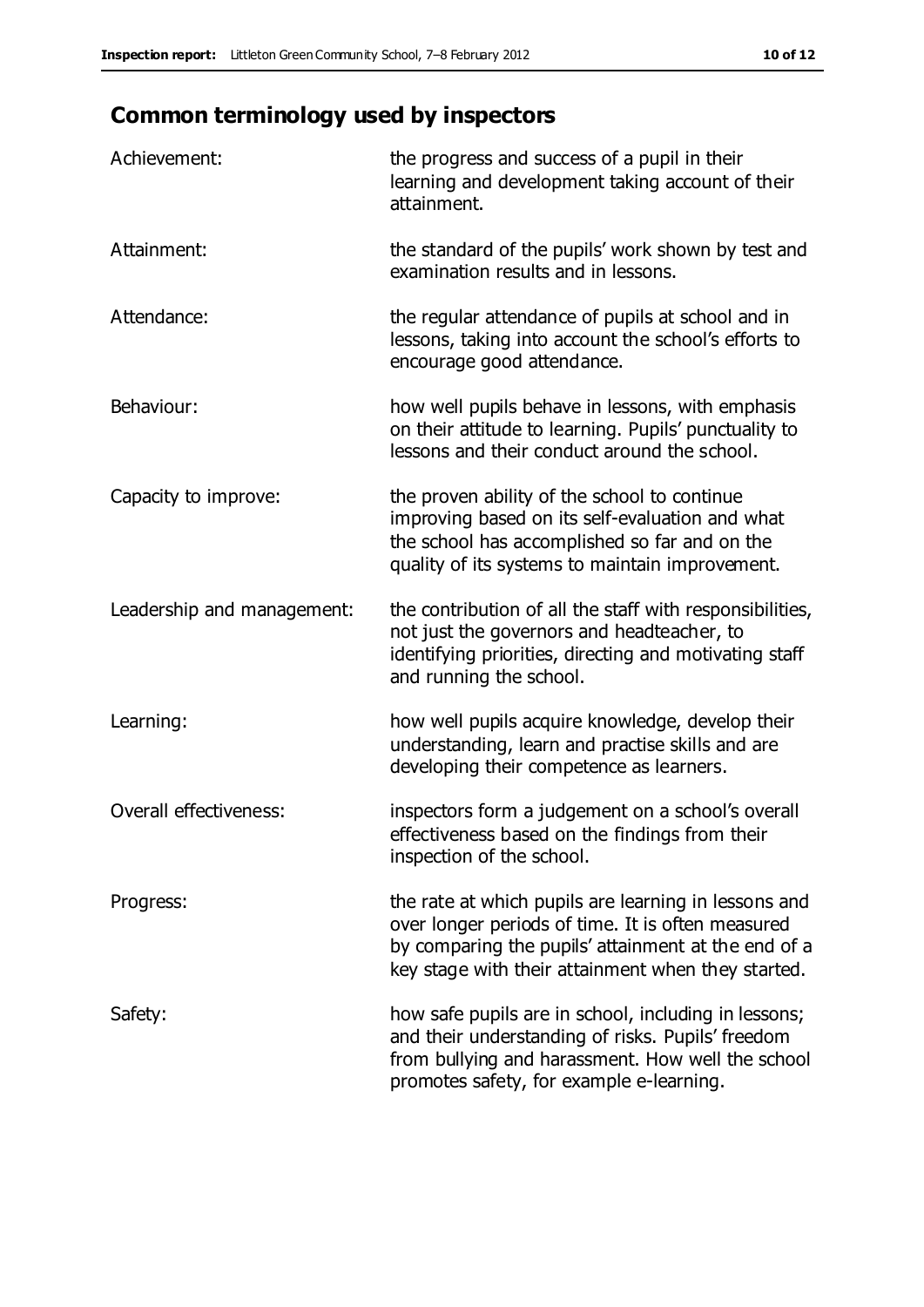#### **This letter is provided for the school, parents and carers to share with their children. It describes Ofsted's main findings from the inspection of their school.**



9 February 2012

Dear Pupils

#### **Inspection of Littleton Green Community School, Huntington, WS12 4UD**

Thank you very much for helping us during the recent inspection of your school. We enjoyed looking at your work and talking to you about it. We think your school has a lot of things to improve and for this reason we have decided that it needs 'special measures'. This means that it will get help to make the improvements needed. Here are some of the things we found out about your school.

- Those of you who go to Nursery and Reception make good progress.
- You attend school more regularly now.
- Your skills in reading, particularly linking letters and sounds, are getting better.
- You enjoy sport and other physical activities.

To improve your school further, I have asked those in charge to make sure that:

- you make faster progress in English and mathematics than you do now
- most of your lessons are the best that they can be
- those of you who find behaving well difficult, particularly at play and lunchtimes, get the help you need to improve your behaviour
- all of you are taught how you can contribute to improving the behaviour of everyone
- school leaders check thoroughly your learning and progress when they visit your classrooms or check your written work.

Of course, you also have a role in improving your school. For example, it would be most helpful to your teachers, and other pupils too, if all of you could behave sensibly around school and not make others feel uncomfortable. Some of you can take a lead in this and help others to learn to behave well.

Yours sincerely

Krishan Sharma Lead inspector